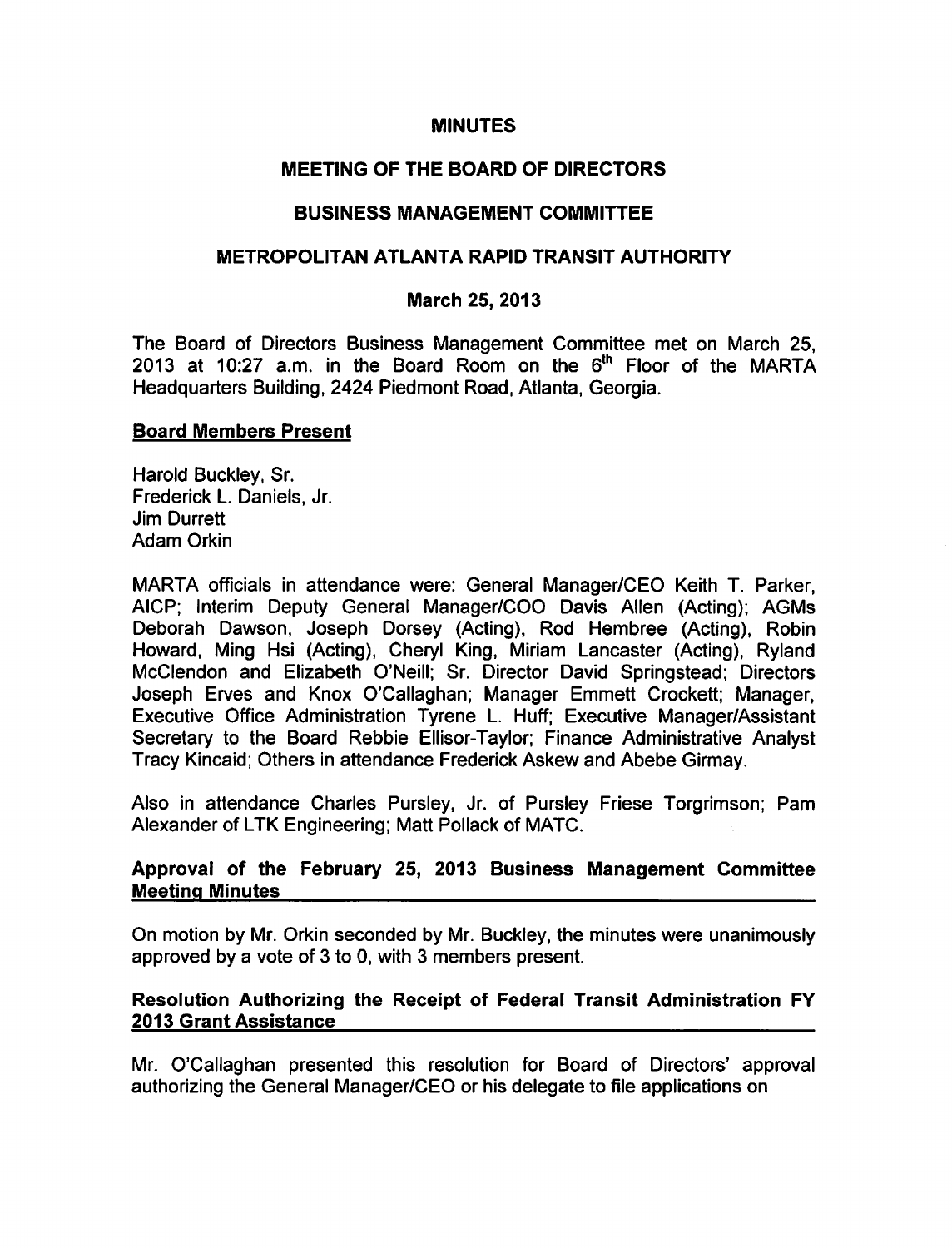#### Business Management Committee 3/25/13 Page 2

behalf of MARTA for the receipt of Federal Fiscal Year 2013 Section 5307 Urbanized Area Formula Program grants from the Federal Transit Administration (FTA). This grant assistance in the total FY13 estimated amount of \$39,000,000 would be used for the following MARTA projects and activities: Preventive Maintenance, Transit Security Projects and Transit Enhancement Projects. MARTA would provide the required 20% non-federal matching share in the estimated amount of \$9,750,000. This resolution would also authorize the General Manager/CEO or his delegate to execute the corresponding grant agreements with FTA and provide FTA with the standard Federal grant program certifications and assurances on behalf of MARTA required as condition of receiving these funds.

On motion by Mr. Buckley seconded by Mr. Orkin, the resolution was unanimously approved by a vote of 3 to 0, with 3 members present.

## Briefing - January Year-to-Date FY 2013 Budget Variance Analysis and Financial Key Performance Indicators(KPIs)

Mr. Allen briefed the Committee on the January Year-to-Date FY 2013 Budget Variance Analysis and Financial KPIs.

## Overview - January 2013

During the month of January, total net revenues were \$3.2M or 9.9% greater than budget (favorable) due to the following:

- 1) A favorable variance of \$4.6M or 36.4%, in Sales Tax, which was attributed to sales tax receipts over-performing relative to plan as forecasted by the Georgia State Economic Forecasting Center
- 2) A unfavorable variance of \$1.3M or 20.4% in Federal Assistance, due to anticipated decrease in eligible Preventative Maintenance reimbursable expenses

Total net expenses for the month were \$1.8M or 5.1%, less than budget (favorable) primarily due to the following:

- 1) A favorable variance of \$1.4M, or 7.3%, in Salaries & Wages due to vacancies
- 2) A favorable variance of  $$1.4M$ , or 31.5%, in Capital Charges due to more capital employees being hired as well as more full time employees charging to capital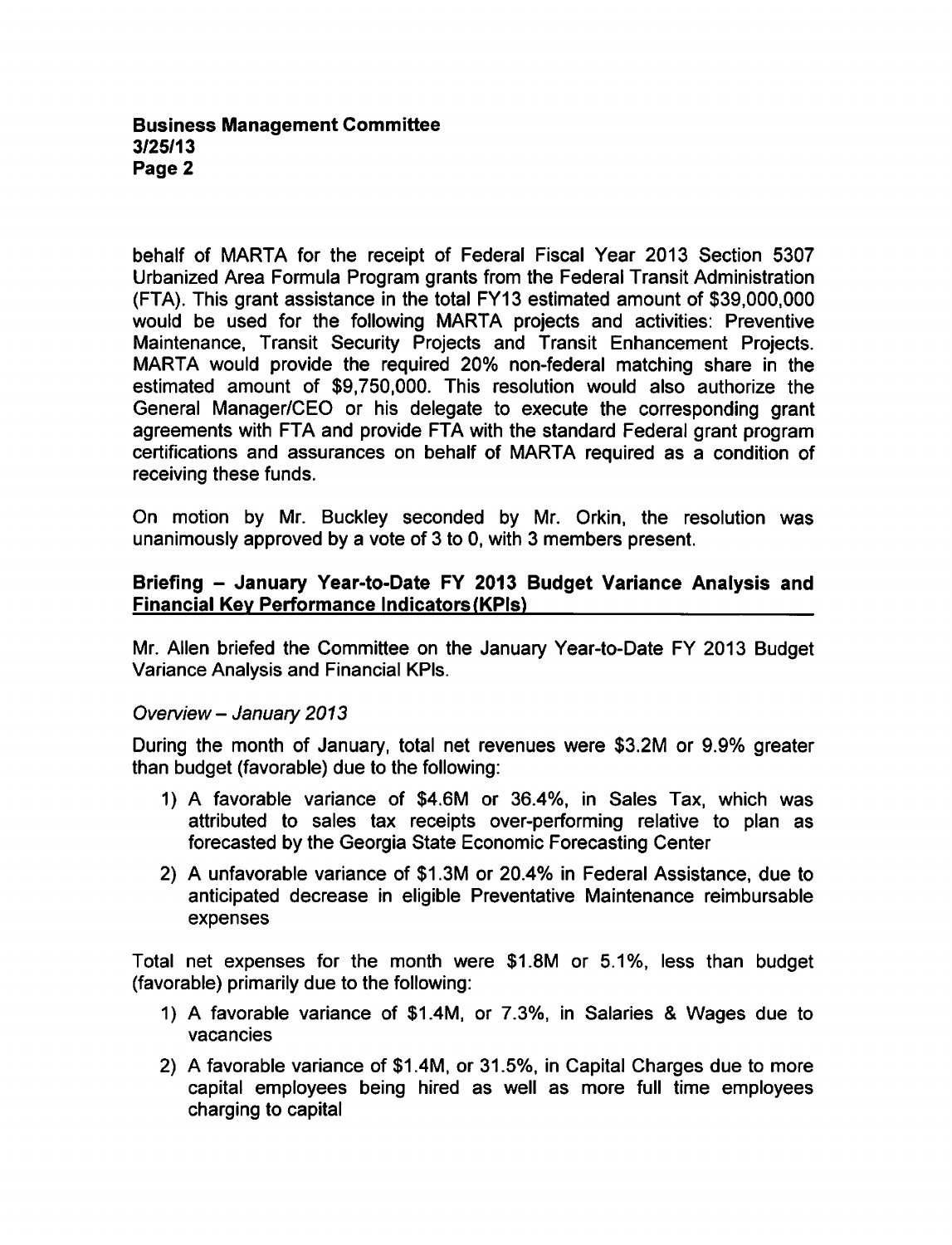3) An unfavorable variance of \$0.4M or 3.4% in benefits primarily due to the State Unemployment

# Year-to-Date Operating Revenues

On a January year-to-date-basis, actual Revenues were favorable by \$6.1M or 2.7%. Of this amount, Sales Tax receipts were favorable by \$7.6M or 8.1% which was offset by Federal Assistance (\$1.3M or 2.9%).

The net overall favorable result in total Revenue was primarily due to the combined effects of the following:

- Sales Tax receipts over-performing (8.1%) relative to plan on a January YTD basis as forecasted by the Georgia State Economic Forecasting **Center**
- Passenger Revenue was slightly higher than budget (0.04%) even though YTD ridership was lower than projected (3.6%); Revenue associated with selling of breeze cards, which are unrelated to trip making revenue, account for the slight YTD favorable variance  $-$  additionally, the cost of fare media is no longer included as a contra revenue item
- Station Parking was lower at 12% below budget. Some factors causing this is decreased requirement for long term lots due to decreased travel, as well as suspected increased fare evasion tactics
- Lease Income was below budget by 3.8% primarily due to the TOD Ground leases not yielding as planned due to timing differences (\$106K) and the Amortized Lease Income (\$116K), due to the unwinding of two defeased lease transactions/traunches in June 2012

#### Year-to-Date Budget vs. Actual Expense Performance

On a January year-to-date basis, net operating budget expenses were under budget (favorable) by \$25.8M or 10.2%, primarily due to the combined effects of the following:

- Salaries & Wages were favorable by \$11.7M or 9%
- Overtime Expenses were \$1.2M or 8.8% over budget (unfavorable)
- Benefits were under budget by \$6.7M or 8.6%
- Contractual Services were \$1.9M or 11.2% under budget (favorable)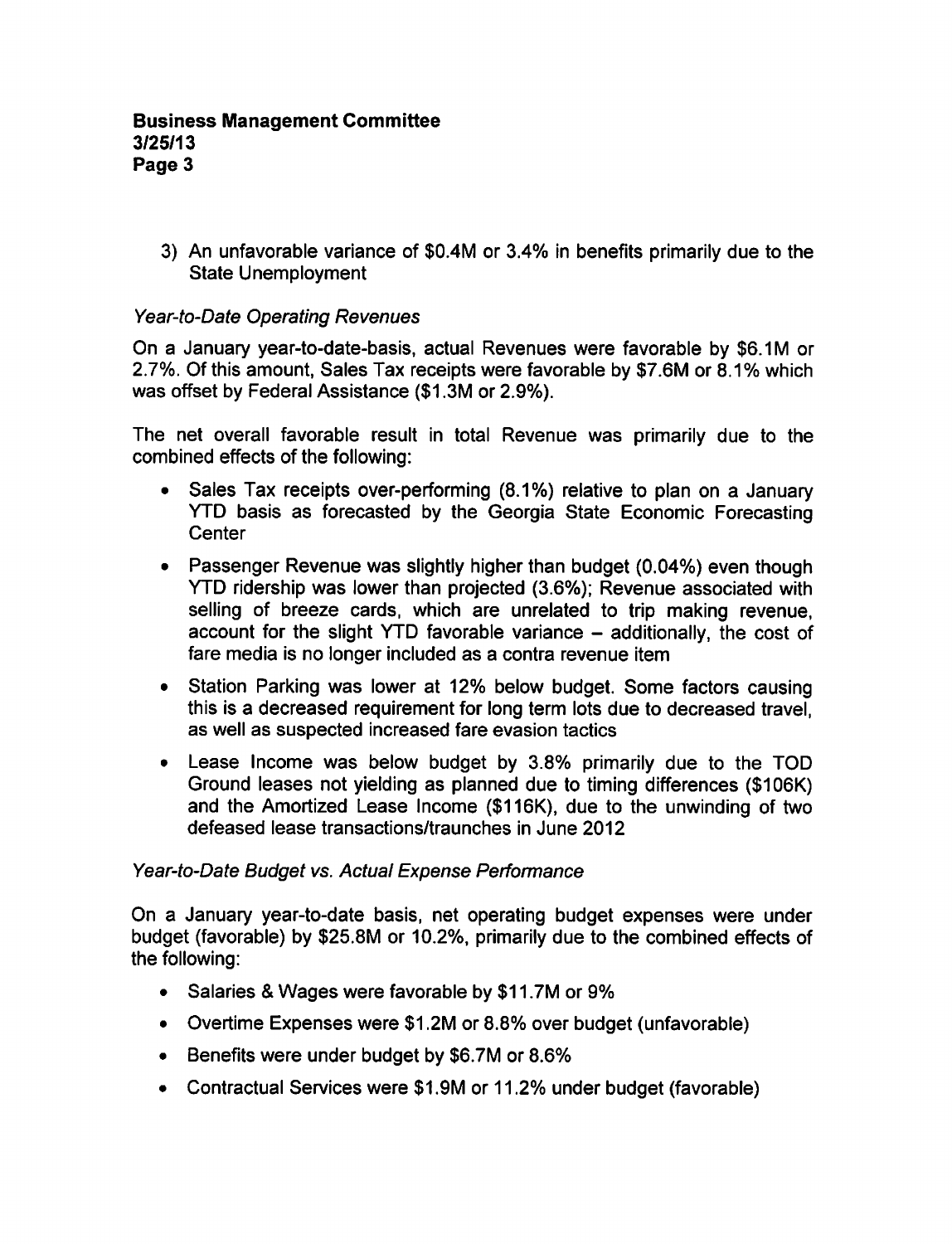## Business Management Committee 3/25/13 Page 4

- CNG Fuel was \$0.3M or 11.7% under budget due to running fewer miles than planned
- Diesel Fuel was \$0.4M or 6.1% under budget also due to running fewer miles than planned
- Other Materials & Supplies were unfavorable by \$1.8M or 10.9% due primarily to the cost of fare media being expensed (\$1.4M) rather than being booked as a contra revenue as in prior years
- Other Non-Labor charges were \$3.1M or 16.7% under budget
- Capital charges were favorable at \$4.7M or 16.1% under budget

## Sales Tax Subsidy

- The Year-to-Date actual Net Operating Surplus of \$10.3M requires a sales tax subsidy of 44.9%, which is favorable to the budget
- The Annual Budgeted Sales Tax Subsidy is 59.9%  $\bullet$

## Key Performance Indicators

- Budget Variance  $\bullet$ 
	- The budget variance for the month of January was favorable at 5.09% below budget, mostly due to a favorable variance in labor cost
	- The 2013 Fiscal Year-to-Date (months of July through January) budget variance remains favorable at 10.21% below budget, mostly due to favorable variances in labor (vacancies), contractual services and fuel costs
- Combined Ridership
	- Combined Ridership for the month was 11.2M unlinked passenger boardings, falling short of the forecasted 11.4M by 277K or 2.4%
	- The 2013 Fiscal Year-to-Date (months of July through January) Combined Ridership of 76.6M unlinked trips is lower than forecasted 79.5M by 2.8M or 3.6%
- Cost per Bus Passenger Trip  $\bullet$ 
	- The Cost per Bus Passenger Trip of \$3.44 in January was better than the forecast of \$3.70 by \$0.26 or 7%; this favorable variance was mostly due to net under-runs in budgeted expenses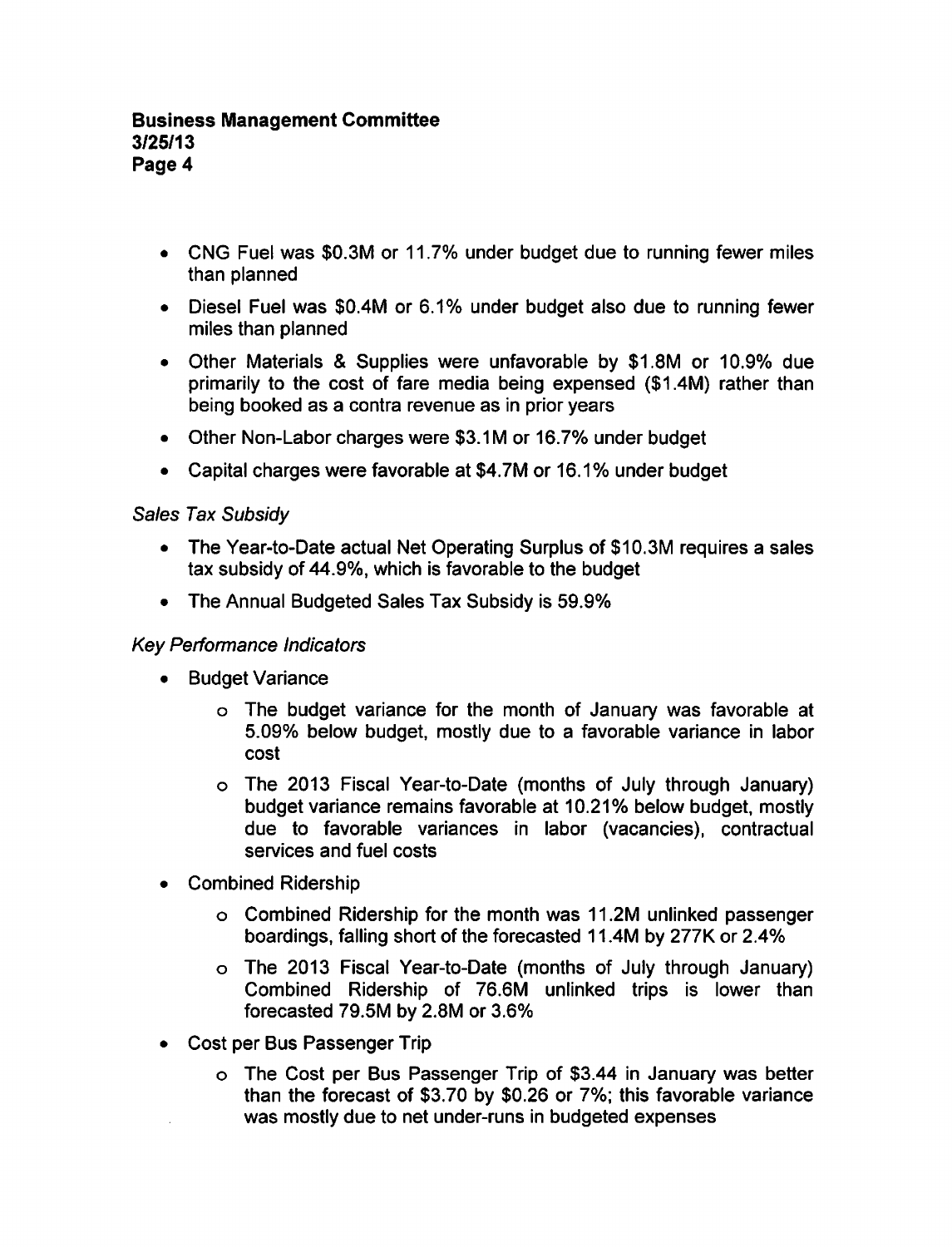- The 2013 Fiscal Year-to-Date (months of July through January) Cost per Bus Passenger Trip of \$3.35 is better than the forecasted \$3.68 by \$0.33, or 9%; this favorable variance is due to net underruns in budgeted expenses
- Cost per Rail Passenger Trip
	- The Cost per Rail Passenger Trip of \$2.49 in January was better than the forecast of \$2.61 by \$0.12 or 4.6%; this favorable variance was due to net under-runs in budgeted expenses
	- The 2013 Fiscal Year-to-Date (months of July through January) Cost per Rail Passenger Trip of \$2.39 is better than the forecasted \$2.59 by \$0.20 or 7.7%; this favorable variance is due to net underruns in budgeted expenses
- Cost per MARTA Mobility Passenger Trip
	- The Cost per MARTA Mobility Passenger Trip of \$34.66 in January was higher than the forecast of \$33.60 by \$1.06 or 3.2%
	- The 2013 Fiscal Year-to-Date (months of July through January) Cost per Mobility Passenger Trip of \$32.85 is better than the forecasted \$33.39 by \$0.54 or 1.6%

Mr. Daniels asked about Station Parking.

Mr. Allen said MARTA is looking at self-service parking as an alternative. Some of MARTA's parking lots are unmanned during late hours of the night. The Authority suspects that people have become aware of this and some may be purposefully waiting until the lots are unmanned before exiting to avoid paying.

Mr. Howard said the Audit Department is also investigating the issue and looking at ways to close the gap in the meantime.

Mr. Buckley asked is automation the solution.

Mr. Parker said MARTA is exploring the options of full automation or privatization of parking services.

Mr. Daniels asked where is Staff in the Budget process.

Mr. Allen said Staff has prepared a draft Budget that is currently being reviewed by the General Manager/CEO. Upon his approval, the Finance team will meet